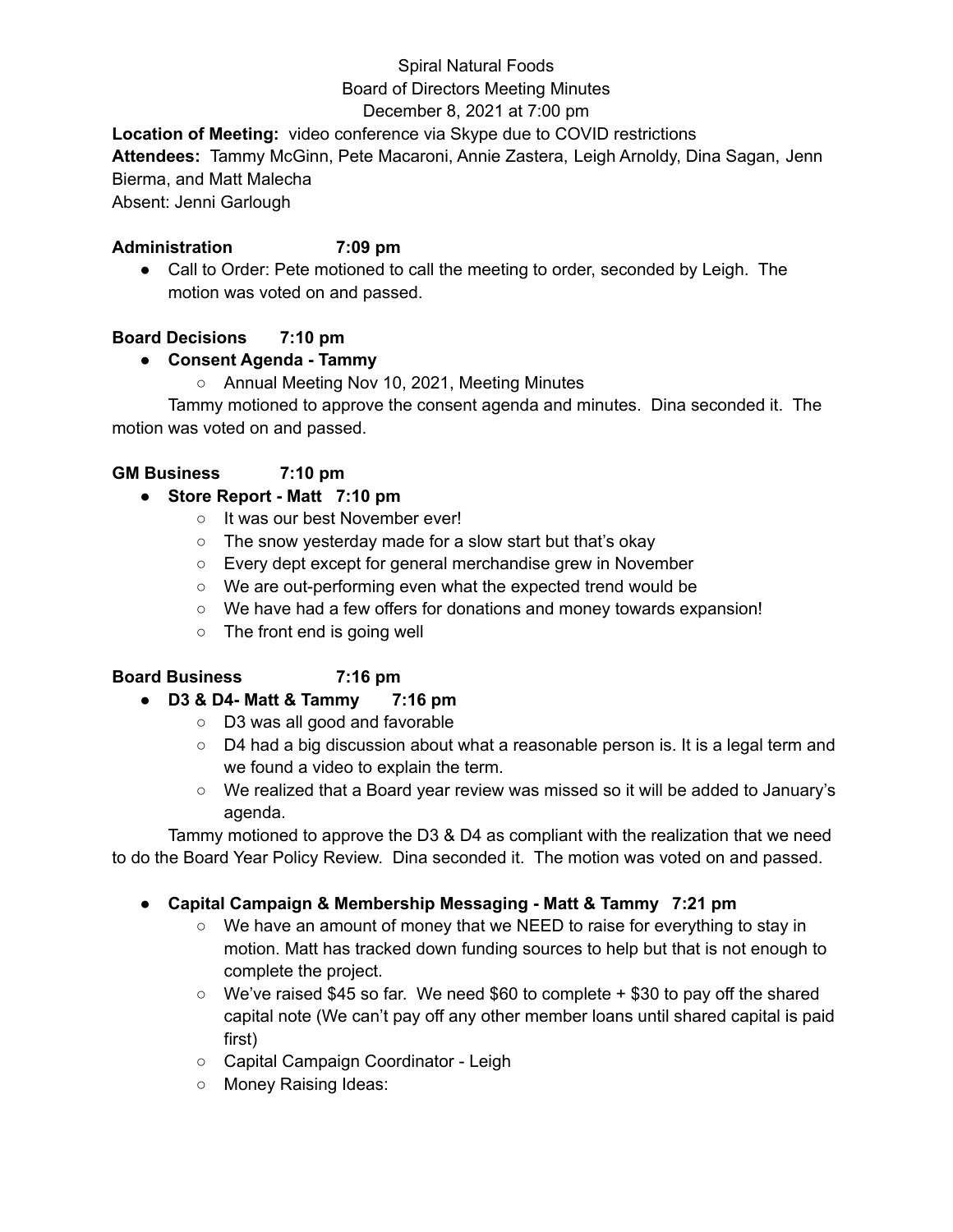Spiral Natural Foods Board of Directors Meeting Minutes December 8, 2021 at 7:00 pm

- Tammy: Create a schedule where board members sit in the store with information and talk to shoppers about details, c-shares, expansion, etc. -- Saturdays are a big day, Thursday is a strong option, and there are some faithful Sunday shoppers -- Weekdays are 11:00-1:00 and 4:00-6:00 time frame -- Weekend times are 11:00-2:00 on Saturdays and open on Sundays -- Tammy will make a google calendar with times for at least 1 but potentially more will agree to go each week
- Tammy: I know a few business owners in CG and thought maybe businesses would be interested in teaming up and doing a round-up or sharing information about the Co-op - Pete has some connections as well - Level Up has already done round-ups so they can help us - Jenn can reach out to Froth & Cork - Matt is reaching out to other co-ops for options - Pete is on the downtown business association and can bring it up at their meeting tomorrow
- Push that we are not a non-profit BUT we are community-owned, support local farms, run on a very low margin, and put our money back into our members through dividends, etc.
- Leigh: Promotional Sales? Could those help? We could do specific products or a percentage or something - We could give it a fun Moving Sale or something like that. Add a blurb on the flyers that are already going out. Could we do a bag sale or something like that? It would be more of an event sale day where we are in the store - Try to draw in more new community people or business owners
- Tammy: See if we could do a giveaway & team up with other businesses
- Matt: Try to team up with other businesses to give discounts or benefits with a co-op membership - Might not be a capital campaign push but a new building push
- Matt: has a timeline for the move Things are already in motion now with a hopeful open day of March 1st -- Our goal is to have at LEAST \$45 raise by the end of January, based on the timeline and estimated due dates
- Jenn: Thinking about a way to bring the community together and raise money - Have a Rubber Duck Raise with rubber snails - They would pay to enter and get a snail and then there would be a small prize like a gift card or something at the end - We could ask businesses to donate a gift for a winner - Thinking of Little Log Village, Carpenter Nature Center, Hastings Area Art Council, Ice Rink
- Jenn: Chocolate & Coffee event or Wine & Cheese event was discussed but didn't happen - These would bring people into the store and would push for products - Other stores do where you buy a little platter or something for \$5 and then give a flyer or a zoom to educate
- **● Communications Committee - Jenni, Jenn, Leigh 8:28 pm**
	- Nothing to report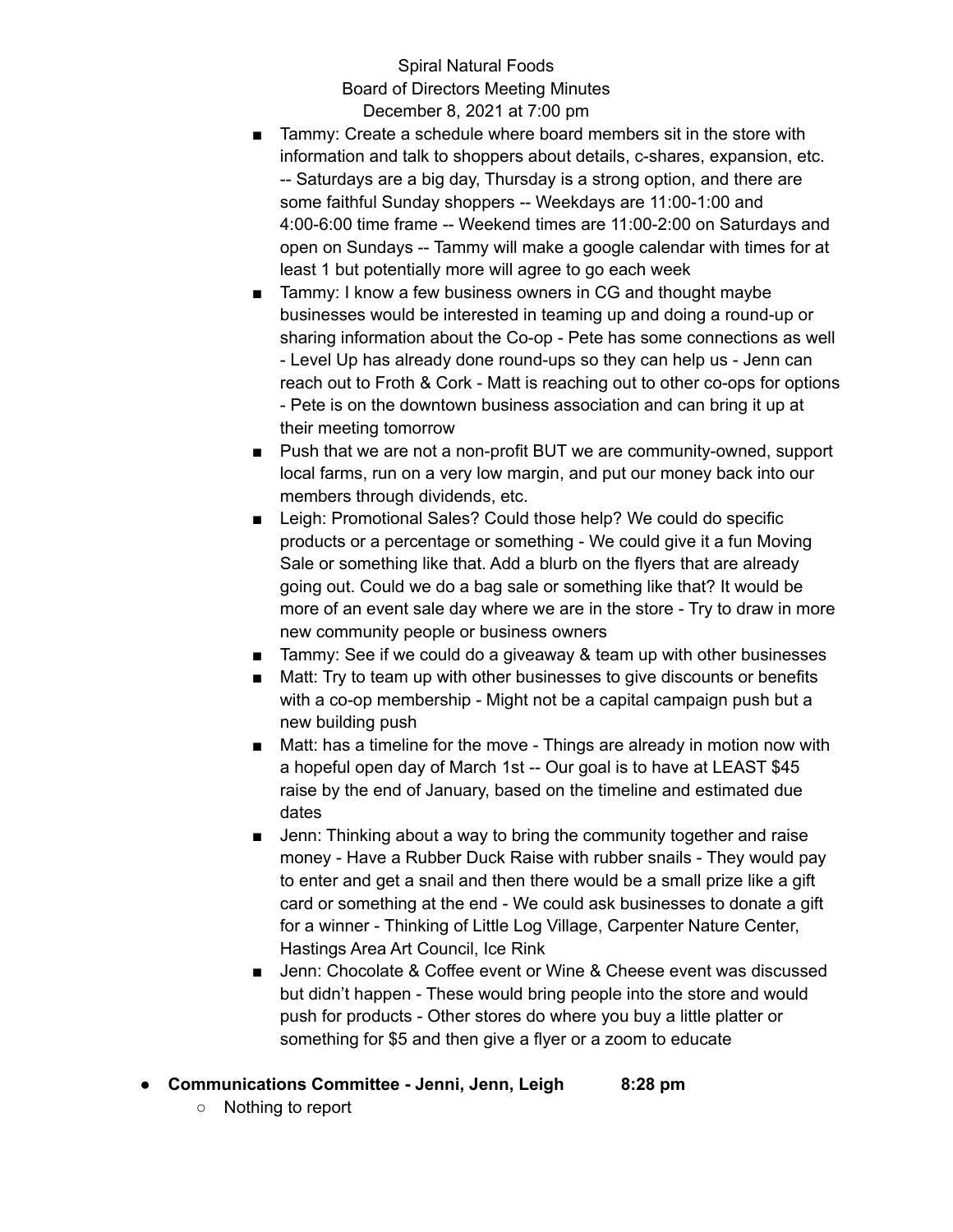#### Spiral Natural Foods Board of Directors Meeting Minutes December 8, 2021 at 7:00 pm

There was no need for an executive session this evening. Everything was covered and we are up to date with information.

# **Open Discussion:** None **Assigned Responsibilities that resulted from Board Meeting:**

| Task                                                                                                                                                                                                                | <b>Responsible Party</b> | <b>Completion Goal Date</b>            |
|---------------------------------------------------------------------------------------------------------------------------------------------------------------------------------------------------------------------|--------------------------|----------------------------------------|
| Sign up for at least 1 shift per<br>month                                                                                                                                                                           | All of Us                | End of Week                            |
| Go through the membership<br>list and remove any bad<br>addresses & see if we can<br>find a good address for them<br>or what we can do                                                                              | Leigh                    | Any time                               |
| <b>Envelope Stuffing</b>                                                                                                                                                                                            | Anyone                   | As soon as they are ready to<br>go out |
| Make some signs about                                                                                                                                                                                               | Dina                     | <b>ASAP</b>                            |
| Give updates on C-Share<br>Information                                                                                                                                                                              | Matt, Dina, Jenn         | <b>ASAP</b>                            |
| Talk to local business owners                                                                                                                                                                                       | Anyone and everyone      | By end of next week                    |
| Reach out to Brandon to let<br>him know that there just isn't<br>time for his fundraising ideas<br>right now but that we will<br>cycle back down the road.<br>Ask for his support and help<br>in any other fashion. | Tammy                    | <b>ASAP</b>                            |
| Look through Strategic Plan<br>and help to build it into a<br>business plan                                                                                                                                         | Jenn                     | <b>ASAP</b>                            |
| Raise Half the needed<br>amount of money \$45                                                                                                                                                                       | Everyone                 | By end of January                      |
| <b>Snail Race Event</b>                                                                                                                                                                                             | Leigh & Jenn             | <b>ASAP</b>                            |
| Sample/Platter Event                                                                                                                                                                                                | <b>Board</b>             | <b>Next Month</b>                      |
| Post on Social Media for all<br>the things                                                                                                                                                                          | Jenn                     | Ongoing                                |